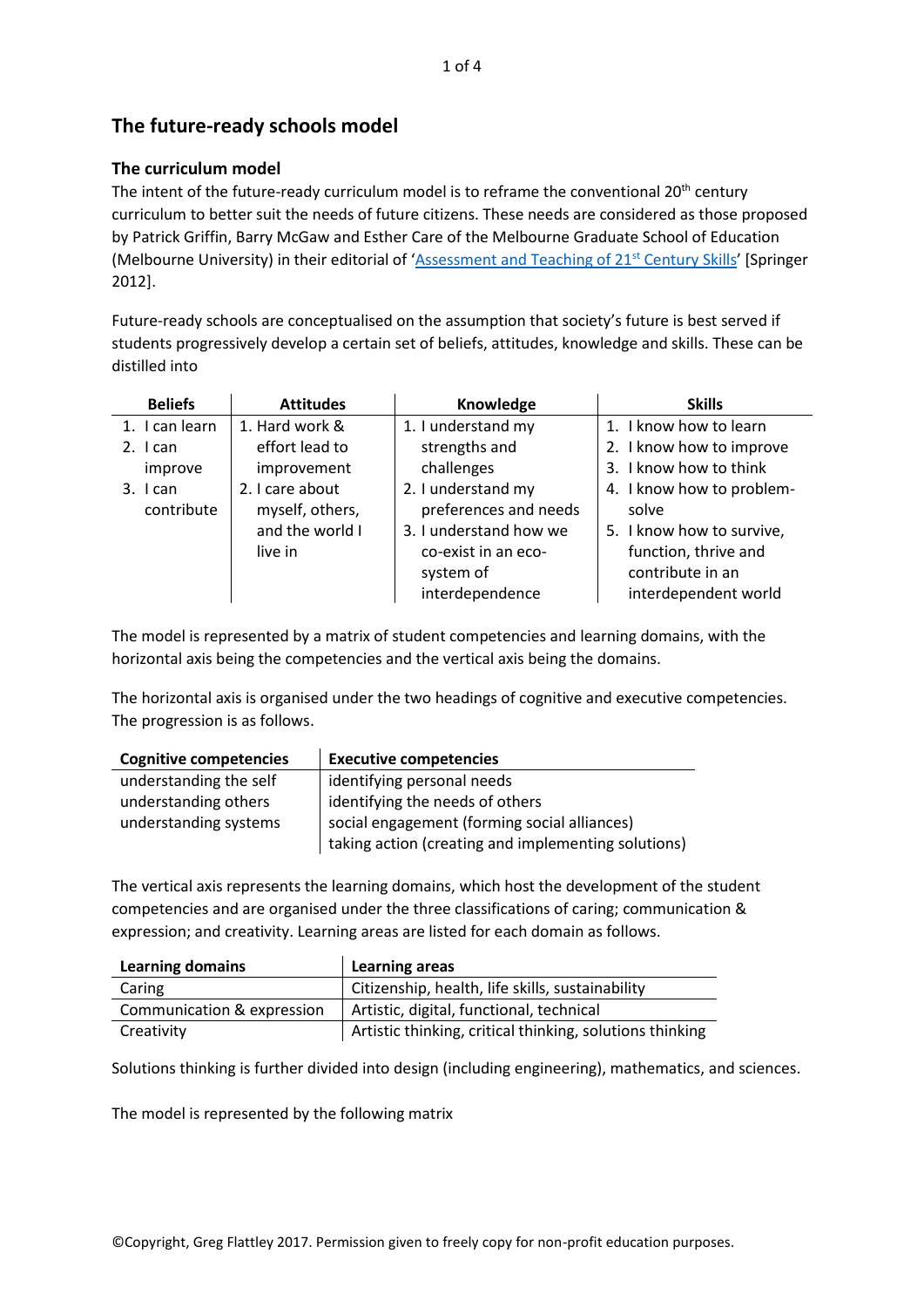#### **The curriculum matrix**

| <b>Competencies</b>           |                       | <b>Cognitive competence</b>                                  |                                                                                                                                         |                                                   | <b>Executive competence</b>                       |                                                   |                                                   |                                                   |                                                   |                                                   |
|-------------------------------|-----------------------|--------------------------------------------------------------|-----------------------------------------------------------------------------------------------------------------------------------------|---------------------------------------------------|---------------------------------------------------|---------------------------------------------------|---------------------------------------------------|---------------------------------------------------|---------------------------------------------------|---------------------------------------------------|
|                               |                       |                                                              | <b>Understanding</b>                                                                                                                    |                                                   |                                                   | <b>Identifying needs</b>                          | <b>Social</b>                                     | <b>Taking action</b>                              |                                                   |                                                   |
| Learning                      | <b>Learning areas</b> |                                                              | Learning genres                                                                                                                         | Self                                              | Others                                            | Systems                                           | Personal                                          | Societal                                          | engagement                                        |                                                   |
| domains                       |                       |                                                              |                                                                                                                                         | A                                                 | B                                                 | c                                                 | D.                                                | E                                                 |                                                   | G                                                 |
|                               | $\mathbf{1}$          | Citizenship                                                  | <b>Ethics</b><br>Law<br>Politics<br>Rights & responsibilities<br>Social contracts                                                       | Global concept<br>Essential<br>knowledge & skills | Global concept<br>Essential<br>knowledge & skills | Global concept<br>Essential<br>knowledge & skills | Global concept<br>Essential<br>knowledge & skills | Global concept<br>Essential<br>knowledge & skills | Global concept<br>Essential knowledge<br>& skills | Global concept<br>Essential<br>knowledge & skills |
| Caring                        | $\overline{z}$        | Health                                                       | Recreation & leisure<br>Relationships<br>Safety<br>Wellbeing<br>Mental<br>Physical                                                      | Global concept<br>Essential<br>knowledge & skills | Global concept<br>Essential<br>knowledge & skills | Global concept<br>Essential<br>knowledge & skills | Global concept<br>Essential<br>knowledge & skills | Global concept<br>Essential<br>knowledge & skills | Global concept<br>Essential knowledge<br>& skills | Global concept<br>Essential<br>knowledge & skills |
|                               | з                     | Life skills                                                  | Cultural conventions<br><b>Financial literacy</b><br>Functional competence<br>Domestic skills<br>Practical technique<br>Interdependence | Global concept<br>Essential<br>knowledge & skills | Global concept<br>Essential<br>knowledge & skills | Global concept<br>Essential<br>knowledge & skills | Global concept<br>Essential<br>knowledge & skills | Global concept<br>Essential<br>knowledge & skills | Global concept<br>Essential knowledge<br>& skills | Global concept<br>Essential<br>knowledge & skills |
|                               | 4                     | Sustainability                                               | <b>Bioethics</b><br>Ecosystems<br>Global issues                                                                                         | Global concept<br>Essential<br>knowledge & skills | Global concept<br>Essential<br>knowledge & skills | Global concept<br>Essential<br>knowledge & skills | Global concept<br>Essential<br>knowledge & skills | Global concept<br>Essential<br>knowledge & skills | Global concept<br>Essential knowledge<br>& skills | Global concept<br>Essential<br>knowledge & skills |
| Communication<br>& expression | 5                     | Artistic<br><b>Digital</b><br>Functional<br><b>Technical</b> | Arts Language<br>Performing<br>Visual<br>Coding<br>Transactional & procedural                                                           | Global concept<br>Essential<br>knowledge & skills | Global concept<br>Essential<br>knowledge & skills | Global concept<br>Essential<br>knowledge & skills | Global concept<br>Essential<br>knowledge & skills | Global concept<br>Essential<br>knowledge & skills | Global concept<br>Essential knowledge<br>& skills | Global concept<br>Essential<br>knowledge & skills |
|                               | 6                     | <b>Artistic</b><br>thinking                                  | Frameworks & conventions<br>Schools of thought<br>Skill development                                                                     | Global concept<br>Essential<br>knowledge & skills | Global concept<br>Essential<br>knowledge & skills | Global concept<br>Essential<br>knowledge & skills | Global concept<br>Essential<br>knowledge & skills | Global concept<br>Essential<br>knowledge & skills | Global concept<br>Essential knowledge<br>& skills | Global concept<br>Essential<br>knowledge & skills |
|                               |                       | Critical<br>thinking                                         | Cause & effect<br>Fact & opinion<br>Options & choices<br>Socio-political history                                                        | Global concept<br>Essential<br>knowledge & skills | Global concept<br>Essential<br>knowledge & skills | Global concept<br>Essential<br>knowledge & skills | Global concept<br>Essential<br>knowledge & skills | Global concept<br>Essential<br>knowledge & skills | Global concept<br>Essential knowledge<br>& skills | Global concept<br>Essential<br>knowledge & skills |
| Creativity                    | 8                     |                                                              | Design<br>Engineering solutions<br>Form & function<br>Materials & properties                                                            | Global concept<br>Essential<br>knowledge & skills | Global concept<br>Essential<br>knowledge & skills | Global concept<br>Essential<br>knowledge & skills | Global concept<br>Essential<br>knowledge & skills | Global concept<br>Essential<br>knowledge & skills | Global concept<br>Essential knowledge<br>& skills | Global concept<br>Essential<br>knowledge & skills |
|                               | $\overline{9}$        | <b>Solutions</b><br>thinking                                 | <b>Mathematics</b><br>Conventions<br>Logic<br>Pattern                                                                                   | Global concept<br>Essential<br>knowledge & skills | Global concept<br>Essential<br>knowledge & skills | Global concept<br>Essential<br>knowledge & skills | Global concept<br>Essential<br>knowledge & skills | Global concept<br>Essential<br>knowledge & skills | Global concept<br>Essential knowledge<br>& skills | Global concept<br>Essential<br>knowledge & skills |
|                               | 10                    |                                                              | <b>Sciences</b><br>Information management<br>Data synthesis & analysis<br>Methodology & technique                                       | Global concept<br>Essential<br>knowledge & skills | Global concept<br>Essential<br>knowledge & skills | Global concept<br>Essential<br>knowledge & skills | Global concept<br>Essential<br>knowledge & skills | Global concept<br>Essential<br>knowledge & skills | Global concept<br>Essential knowledge<br>& skills | Global concept<br>Essential<br>knowledge & skills |

Copyright, Greg Flattley 2017. Permission given to freely copy for non-profit education purposes.

### **Approaches to learning and teaching**

If students are to internalise the desired set of beliefs, attitudes, knowledge and skills, their learning must be relevant to their needs. This can be assured by progressively empowering them to have 'agency' or the power to act over their learning. Teaching them how to recognise their learning needs and the needs of others, along with understanding how to learn, helps to equip them for this journey.

The emphases on the approaches to learning and teaching are a combination of teacher directed instruction and student directed inquiry learning. They are commonly known as

[Direct instruction](https://www.principalmanual.com/teaching) [Inquiry-based learning](https://www.principalmanual.com/inquiry-1) [Place-based learning](https://www.principalmanual.com/place-based-ed) [Project-based learning](https://www.pblworks.org/what-is-pbl)

It is the professional judgement of the teacher that determines which approach is most appropriate at any given time and it is expected that there would be a seamless combination of them for any given unit of work, with an emphasis on student-led projects or inquiry. Ideally, students would cocreate the global concepts and use [metacognitive skills](https://www.principalmanual.com/metacognition) to pursue projects or lines of inquiry that both extend and interest them.

Where the competencies and learning domains intersect on the curriculum matrix, global concepts, understandings and skills are offered as examples to guide units of work. The intersections are fluid and inquiry will often cross several intersections as necessary.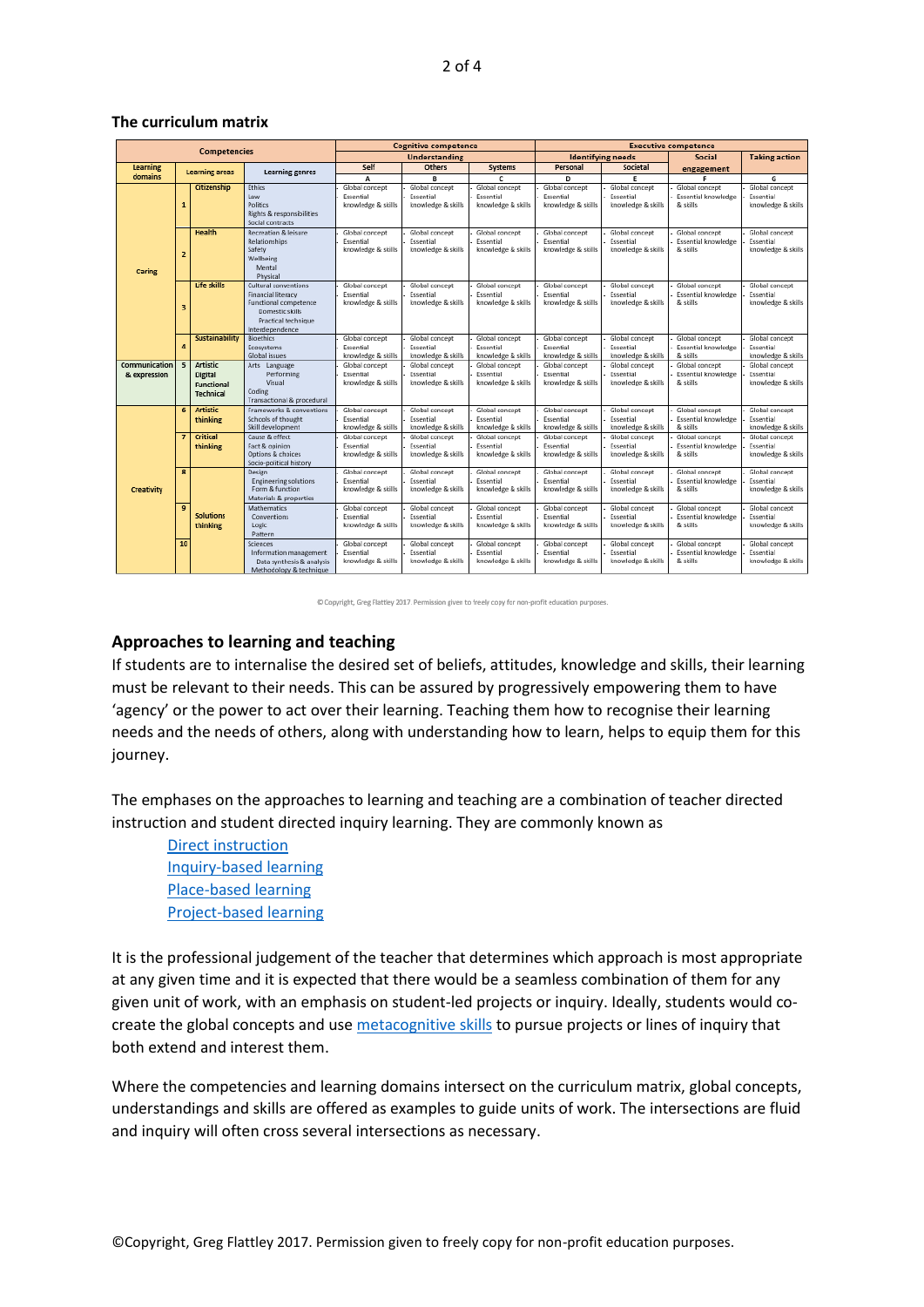### **Global concepts**

The global concepts that are provided are examples and are not prescriptive. Schools, teaching units, individual teachers or students would create and co-create their own concepts, depending on student interests, 'hot' topics, and resources available at the time of teaching. It is an expectation that the concepts will be timeless, trans-national, true and useful. These links lead to examples of [global concepts](https://docs.wixstatic.com/ugd/cab42a_585f047eeb554302914551c24a9c2b56.pdf) an[d concept prompts.](https://docs.wixstatic.com/ugd/cab42a_4be1305cbff2496f80f6c6d99a9aa858.pdf)

Schools would regularly audit curriculum coverage to ensure it is comprehensive and track depth of understanding and competency to inform whether future revisits are needed.

### **Essential knowledge and skills**

A [list of knowledge and skills](https://docs.wixstatic.com/ugd/cab42a_4638f522a14b411288bedfa7d290769a.pdf) is provided for each global concept as a guide to indicate competency. Again, these are examples to be modified and added to as needed.

### **The place of literacy and numeracy**

The ability to read, write, speak and listen well is central to increasingly deep learning. The ability to reason and compute algorithmically is central to the creative process and access to the functional world. In a reframed curriculum, it is reasonable to continue prioritising literacy and numeracy as core skill sets that empower learners to pursue ventures of passion or interest.

For this reason, the acquisition of literacy and numeracy skills remains a central focus of the curriculum, especially in the pre-adolescent years. Literacy and numeracy skills are explicitly taught early each day and applied and practised during the inquiry sessions as appropriate.

### **Student assessment**

The global concepts addressed throughout a year are recorded for each student. Three assessment approaches are used; student portfolios, teacher portfolios, and 'achievement-based, standardsreferenced frameworks, which are used to develop profiles of student development' ([Care & Griffin\)](https://docs.wixstatic.com/ugd/cab42a_c20d6ec199ae46738e518f59b8640484.pdf).

## **Student reporting**

At the beginning of each year, teachers meet individually with parents to discuss any foreseen challenges a student may face and to share perceived strengths, both academic and social. If any concerns arise throughout a year, then these are also explored at individual parent-teacher meetings. Meetings are regularly held to plan and refine strategies for students who need extra support to progress.

Student-led conferences are held twice each year (mid and end) to report achievements, challenges and future learning intentions, with records kept to track progress. Such conferences include the student, a parent and the home-room teacher.

### **A typical day**

Most schools have five hours of deliberate learning time available each day. With literacy and numeracy being key skill sets that are central to successful learning, they have priority placement in the prime learning times. Without being prescriptive, a typical learning day may look like this.

*Example of a daily program*

| 1 hour   | . hour   | 30 minutes   | ∡ hour∶            | hour        | 2 hours |
|----------|----------|--------------|--------------------|-------------|---------|
| Literacy | Numeracy | <b>Break</b> | Specialist Inquiry | Lunch break | Induiry |

©Copyright, Greg Flattley 2017. Permission given to freely copy for non-profit education purposes.